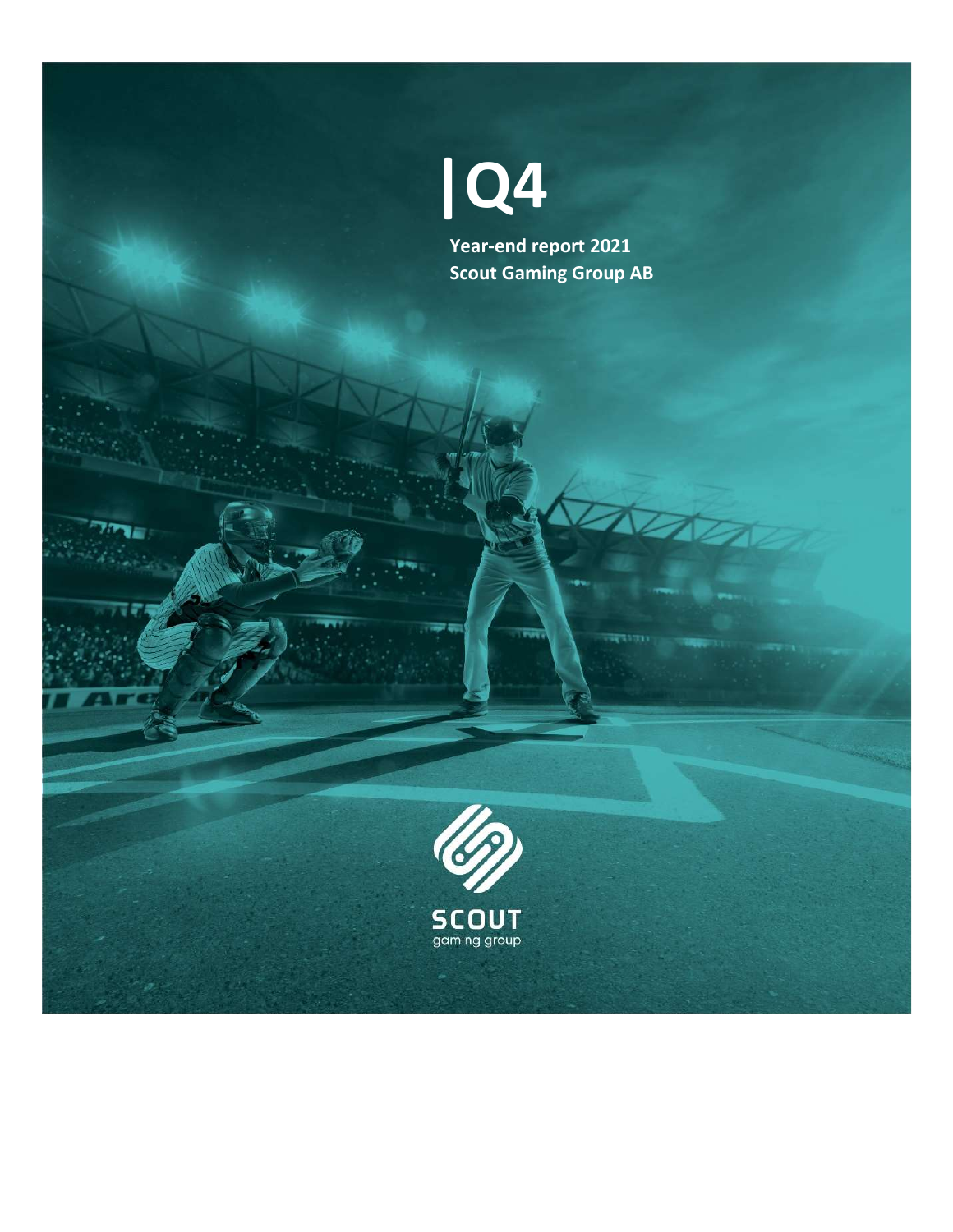

ALL FIGURES IN THIS REPORT ARE STATED IN SWEDISH SEK UNLESS OTHERWISE STATED. BRACKETS IN THIS REPORT REFER TO THE CORRESPONDING PERIOD OF THE PREVIOUS YEAR, UNLESS OTHERWISE STATED. ALL FIGURES REFER TO THE GROUP UNLESS OTHERWISE STATED.

## Fourth quarter: October - December 2021

 Revenues amounted to SEK 17.1 million (16.9), an increase of 1% compared to corresponding period.

EBITDA amounted to SEK -30.9 million (-5.8).

 One-off expenses affecting the quarter relating to previous quarter during the year, amounts to SEK 18.0 million, see page 5, Expenses.

- Net result amounted to SEK -34.7 million (-13.9)
- Earnings per share amounted to SEK -1.5 (-0.7).

 The Board of Directors has initiated a review of the Group's cost structure and its effects will be published when the work is completed.

## Full year 2021

- Revenues amounted to SEK 56.6 million (46.9), an increase of 21%.
- EBITDA amounted to SEK -65.4 million (-39.2)
- Net result amounted to SEK -72.9 million (-54.6)
- Earnings per share amounted to SEK -3.2 (-3.1)

 The Board of Directors proposes that no dividend will be paid for the financial year 2021.

## Events after the period ended

 Scout Gaming entered into an agreement with Pariplay Ltd to become a new Fusionpartner, to their gambling platform.

For additional information please contact: Niklas Jönsson, Chief Financial Officer & Investor Relations niklas.jonsson@scoutgaminggroup.com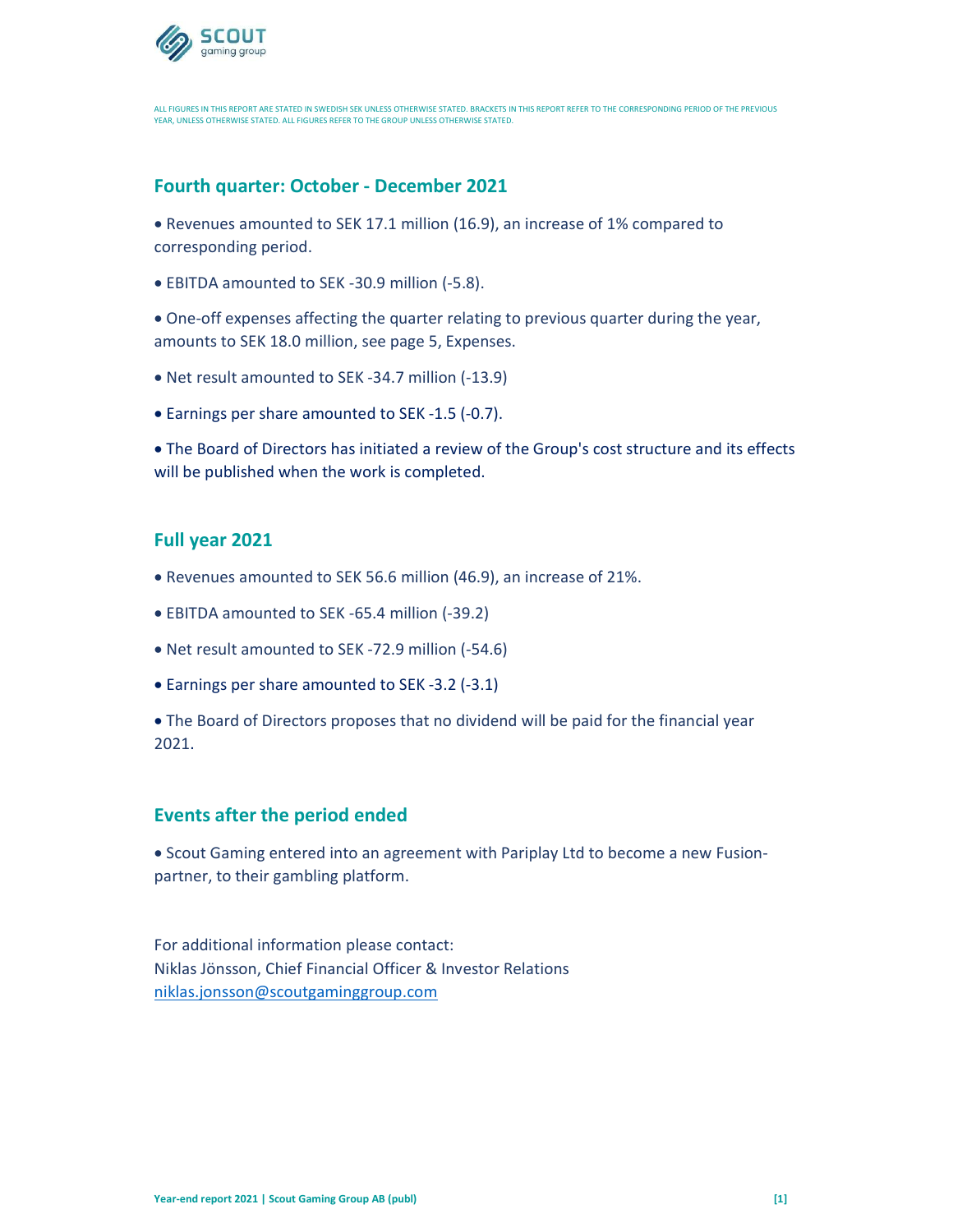

# CEO Comments

The fourth quarter of the year was challenging for us, and we were unable to generate the revenue and growth we have shown historically. This, together with higher marketing costs to increase revenue in the long term, led to an unsatisfactory result for the quarter. We are not at all satisfied and have taken several measures, and simultaneously have we initiated a review of the cost structure for the Group.

The quarter was charged with two non-recurring items related to incorrect accounting of operational expenses, mainly marketing expenses. These are not cash flow impacting and will not return. For more comments on this see page 5, Expenses.

Our product and sales to operator customers have worked well. An example of this is that we managed to increase the number of unique end users in our network of operator customers by a total of 182% in 2021 compared to 2020, while revenue growth has been 38%.

We will continue to grow our network and total number of players but with a partly new business model. The model is to increase the recurring part of the monthly fees for our product. This will lead to increased, more stable and more predictable revenues from our operators.

The result of the new business model is that already at the beginning of 2022 we have contracted operator customers worth SEK 500,000 per month. We expect all these customers to be launched in the first half of the year. This is a consequence of continuing to execute on our B2B strategy with 3 new agreements so far in 2022 and 3 upcoming launches in the US.

I would like to clarify that this new model not only generates revenue, but also an increased commitment from operator customers. These fixed recurring revenues also do not meet any variable costs. This means that our EBITDA will strengthen significantly during this current year.

The new business model and the review of the expenses for the Group aims to become more effective and achieve profitability as quickly as possible.

One of the challenges we have had in previous reports is the time between agreements and the launch of our customers. In order to speed up and simplify this process, we have, among other things, signed agreements with Pariplay. Pariplay is a content distribution partner, with global customer reach. This facilitates and speeds up our integration time. In addition to that, we will continue to sign agreements with major European operators as we see that it gives us the best growth opportunities.

After the end of the quarter, we have made some changes regarding the organization. A new CFO has been hired to develop and improve our financial function.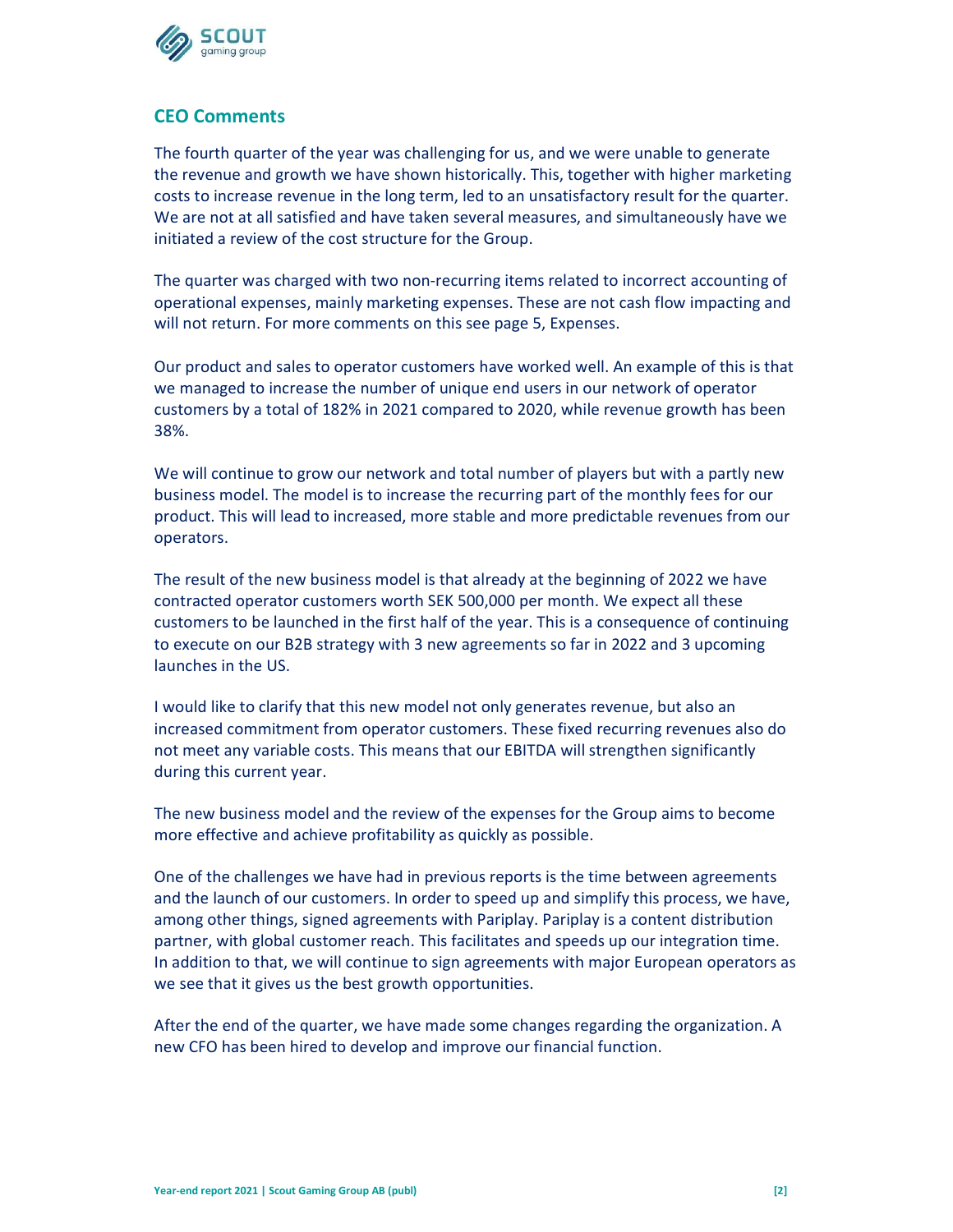

With the support of the major launches we have made, such as ATG, the new agreements we have signed, our strong sales pipeline and the interest our offer enjoys, we see great opportunities for future growth.

Andreas Ternström CEO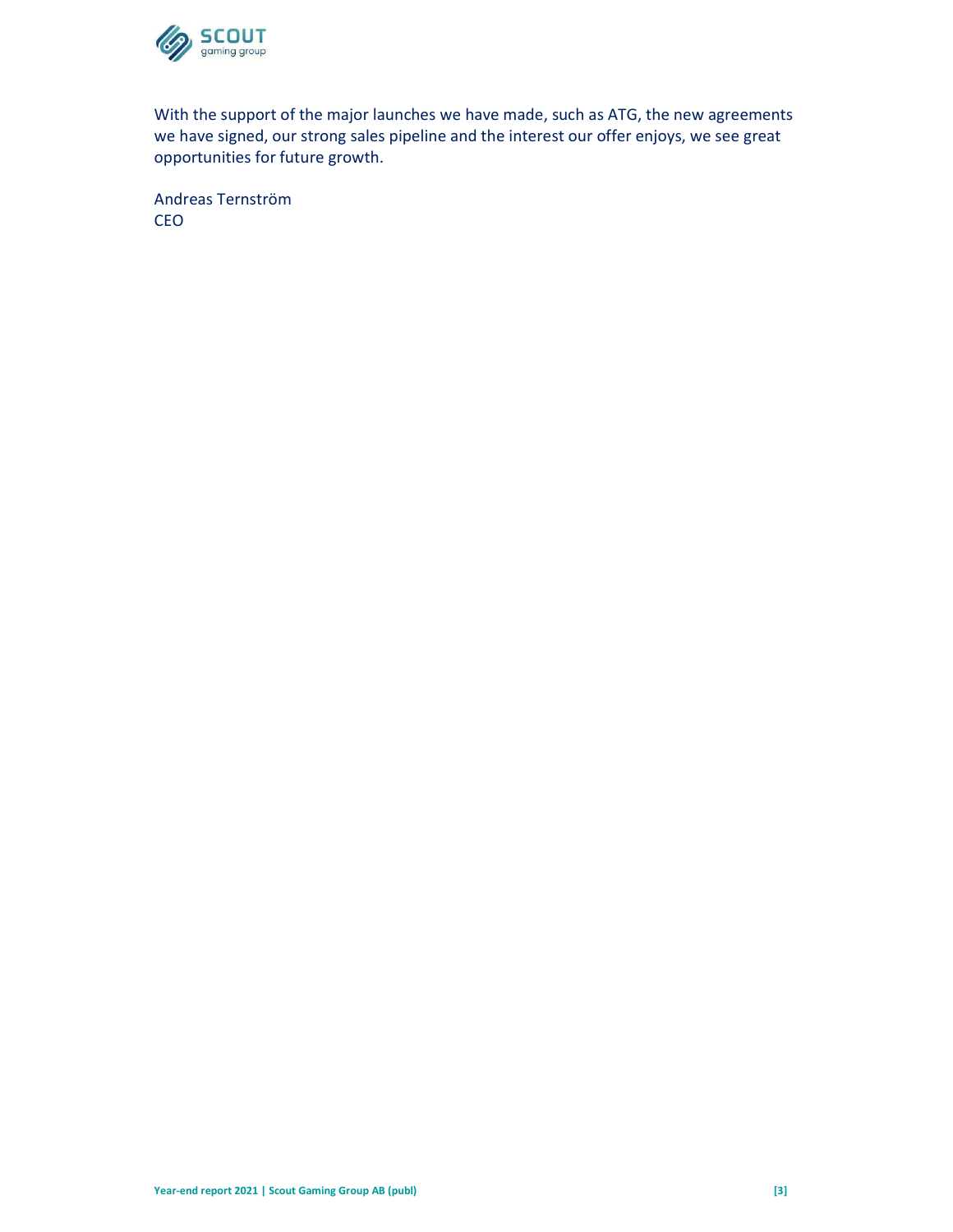

# Financial performance

#### Revenues

Revenues amounted to SEK 17.1 million (16.9) during the fourth quarter and are largely derived from gaming-related products and services that Scout Gaming provides to its customers. Customers' fees are based on a combination of different variables, such as the number of markets provided, product categories and guarantee commitments in price pools, etc. and can be both of a fixed and variable nature. Revenues for the full year amounted to SEK 56.6 million (46.9).

#### Capitalised development costs

In the fourth quarter of 2021, development expenditure of SEK 7.0 million (7.6) was capitalised. These capitalised development costs are amortised over four years, starting when the costs are incurred. Capitalised development costs are included as part of the revenue. Capitalised development costs for the full year were SEK 20.0 million (15.5).

#### Expenses

Expenses during the fourth quarter amounted to SEK –51.0 million (-24.4). They mostly consist of costs attributable to marketing, sales and personnel expenses. Costs for the full year amounted to SEK -132.9 million (-92.7).

During the fourth quarter has the Group expensed an one-off amount of SEK 18 million, relating to previous periods during the year. The amount relates to accounting of guarantee losses and handling of tickets for participation in tournaments. The expense for guarantee losses amounts to SEK 8.9 million and relates to finalized Fantasy tournaments, during the first until the third quarter. The error was identified during change of the backoffice system during the last quarter. The expenses for tickets has during the year been wrongly accounted for and creates an one-off effect of SEK 9.1 million in the fourth quarter. The expenses has been effecting cash flow in previous quarters.

With an adjustment of the expenses in the fourth quarter, concerning expenses from previous quarters, the expenses would amount to SEK 33.1 million.

#### **Results**

Operating profit for the quarter amounted to SEK –33.9 million (-7.9) and to SEK -76.3 million (-45.8) for the full year. Net income amounted to SEK -34.7 million (-13.9) during the quarter and to SEK -72.9 million (-54.6) for the full year.

#### Cash and cash equivalents, financing and financial position

Cash flow from operating activities amounted to SEK -10.0 million (0.2) during the quarter and to SEK -57.4 million (-40.6) for the full year. Cash flow from investing activities amounted to SEK -7.1 million (-7.7) for the fourth quarter and to SEK -20.3 million (-15.7) for the full year. Cash flow from financing activities amounted to SEK 0 million (-0.1) for the quarter and to SEK 51.7 million (110.5) for the full year. Cash flow for the period amounted to -17.1 (-7.6) for the quarter and SEK -25.9 million (54.2) for the full year. Cash flow from operating activities before changes in working capital during the quarter amounted to SEK - 29.6 million (-8.8), during the year it amounted to SEK -65.4 million (-45.1). Cash and cash equivalents amounted to SEK 49.5 million (73.3) at the end of the quarter.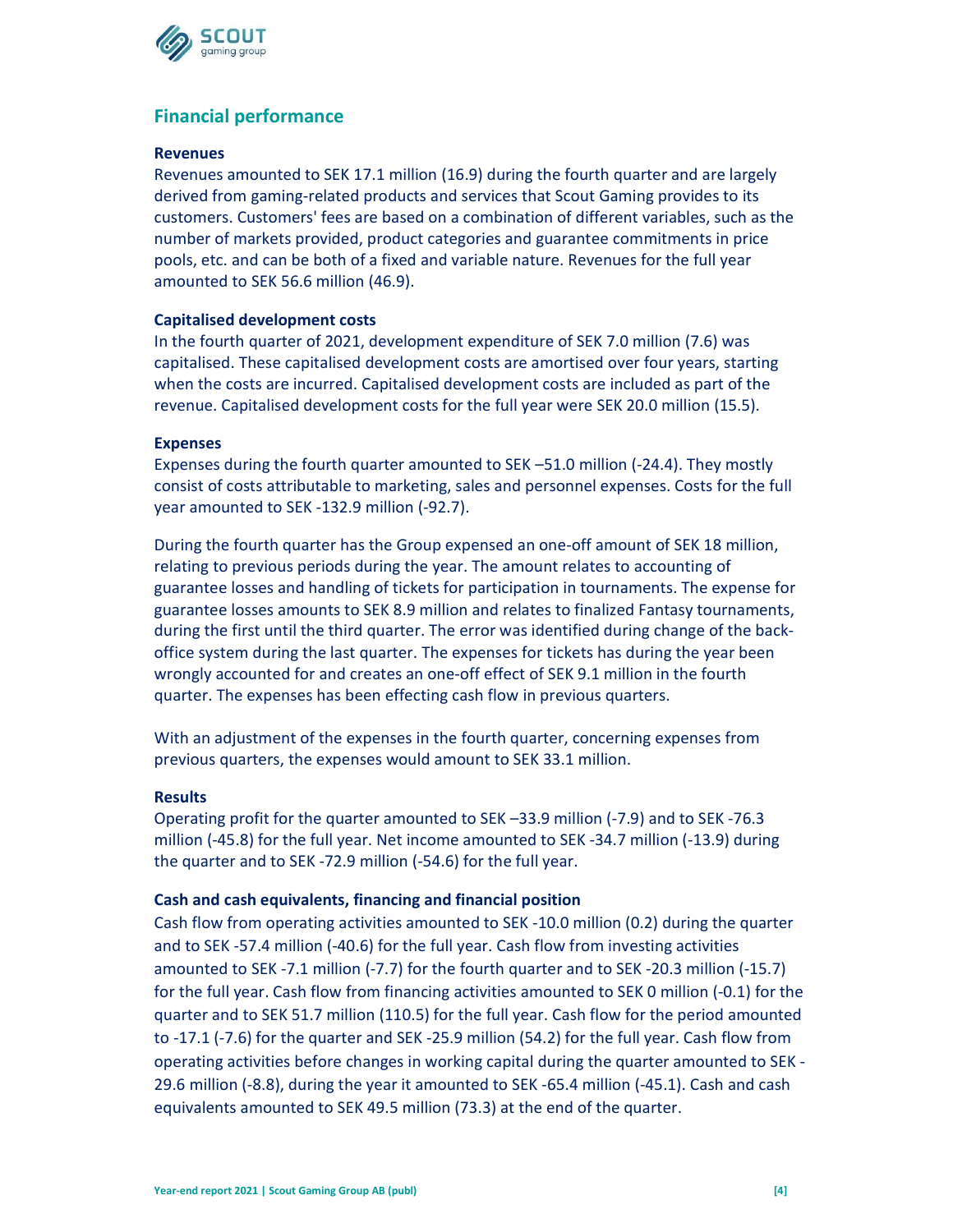

# Key ratios

| <b>Key ratios, Group (SEK</b><br>million) | <b>Oct-Dec</b><br>2021 | <b>Oct-Dec</b><br>2020 | <b>Full year</b><br>2021 | <b>Full year</b><br>2020 |
|-------------------------------------------|------------------------|------------------------|--------------------------|--------------------------|
| <b>Revenues</b>                           | 17.1                   | 16.9                   | 56.6                     | 46.9                     |
| Revenue growth, %                         | 1                      | 69                     | 21                       | 86                       |
| <b>EBITDA</b>                             | $-30.9$                | $-5.8$                 | $-65.4$                  | $-39.2$                  |
| EBITDA-margin, %                          | <b>Neg</b>             | <b>Neg</b>             | <b>Neg</b>               | <b>Neg</b>               |
| <b>Operating profit</b>                   | $-33.9$                | $-7.9$                 | $-76.3$                  | $-45.8$                  |
|                                           |                        |                        |                          |                          |
| Number of shares at the                   | 22 5 20                | 20 5 36                | 22 5 20                  | 20 536                   |
| end of period                             | 047                    | 654                    | 047                      | 654                      |
| Average number of shares                  | 22 5 20                | 20 536                 | 21 4 4 5                 | 20 535                   |
|                                           | 047                    | 654                    | 709                      | 035                      |
| Employees at the end of                   |                        |                        |                          |                          |
| the period*                               | 125                    | 85                     | 125                      | 85                       |
|                                           |                        |                        |                          |                          |
| Earnings per share (SEK)                  | $-1.5$                 | $-0.7$                 | $-3.2$                   | $-3.1$                   |
| Shareholders equity per                   |                        |                        |                          |                          |
| share (SEK)                               | 3.1                    | 4.4                    | 3.1                      | 4.4                      |

\* Also refers to contract staff in Ukraine.

# Övrigt

#### Parent company

Operating income for the fourth quarter of 2021 amounted to SEK 0.4 million (-1.4). Operating profit amounted to SEK -2.9 million (-3.8). Profit for the quarter amounted to SEK 6.7 million (1.3). The Parent Company's cash and cash equivalents amounted to SEK 21.2 million (15.8) at the end of the period and equity amounted to SEK 271.9 million (224.4).

#### Risks

Scout Gaming's operations are subject to certain risks that may affect the performance or financial position to varying degrees. These can be divided into industry and businessrelated risks as well as financial risks. In assessing the Group's future development, it is important to consider, in addition to possible opportunities for profit growth, the risk factors. The development of the legal situation for the type of gaming services provided by Scout Gaming is a key risk factor for the Group's future earning ability. As the majority of the company's customers are active in Europe, legal status in the EU becomes particularly interesting and monitored and managed by the Group continuously. Nevertheless, for cases where the legislation should be interpreted in an unfavorable or unexpected manner, there is a risk that Scout Gaming's terms of growth, profitability and product development will change. Similarly, an interpretation in a favorable direction could have a positive impact on the Group.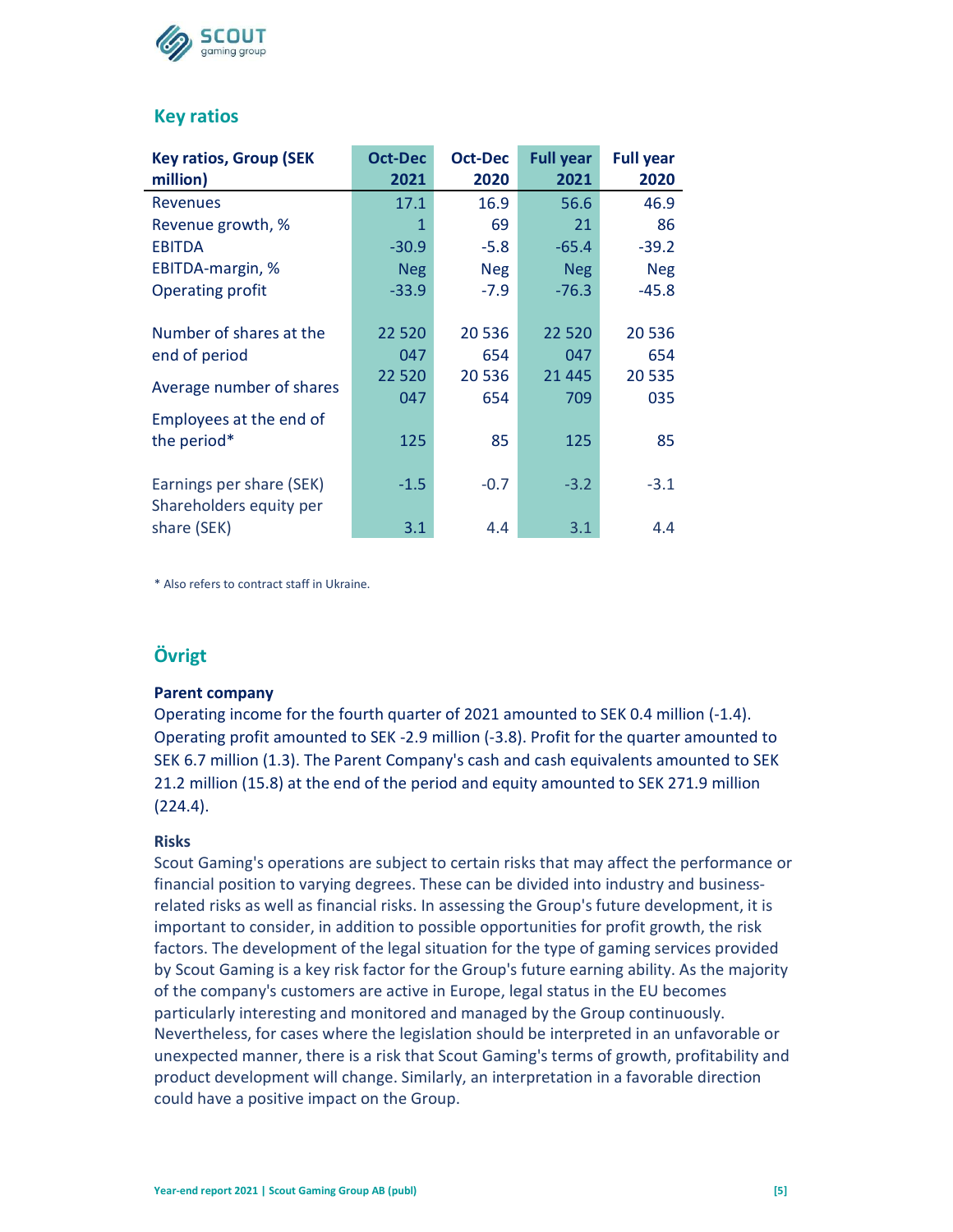

The current situation in Europe can effect the Group negatively, relating to the operations the Group has in Lviv, Ukraine and the end users effected of the sanctions in Russia and Belarus. The Group assesses these risks continuously and it not possible to estimate the financial impact on Group going forward.

For further information about Scout Gaming's risks and risk management, refer to the Annual Report 2020, which is found on the company's website.

#### Accounting principles

The interim report has been prepared in accordance with the Annual Accounts Act and the Board of Directors' General Advice BFNAR 2012: 1 Annual Report and Consolidated Financial Statements (K3). Amounts are expressed in SEKm (millions of SEK) unless otherwise stated.

#### Related party transactions

No material related party transactions were conducted during the quarter.

#### Dividend

The Board of Directors proposes that no dividend will be paid for the financial year 2021.

| <b>Shareholders</b>                | <b>Number of</b> |               |
|------------------------------------|------------------|---------------|
|                                    | shares           | <b>Amount</b> |
| <b>Topline Capital Partners LP</b> | 4986496          | 22,1%         |
| Lloyd Fonds AG                     | 2 250 000        | 10,0%         |
| Novobis AB                         | 2 0 7 2 1 5 8    | 9,2%          |
| <b>Knutsson Holdings AB</b>        | 1993960          | 8,9%          |
| Scobie Ward                        | 1 508 572        | 6,7%          |
| Atle Sundal Holding AS             | 1 2 3 2 8 1 2    | 5,5%          |
| <b>Andreas Sundal Holding AS</b>   | 847956           | 3,8%          |
| <b>SIA Optibet</b>                 | 833 333          | 3,7%          |
| JP Morgan Chase Bank NV            | 673850           | 3,0%          |
| Ålandsbanken i ägares ställe       | 490 012          | 2,2%          |
| Total top 10 shareholders          | 16 889 149       | 75,0%         |
| <b>Other shareholders</b>          | 5 630 898        | 25,0%         |
| <b>Total Number of shares</b>      | 22 520 047       |               |

#### Owners as of December 31, 2021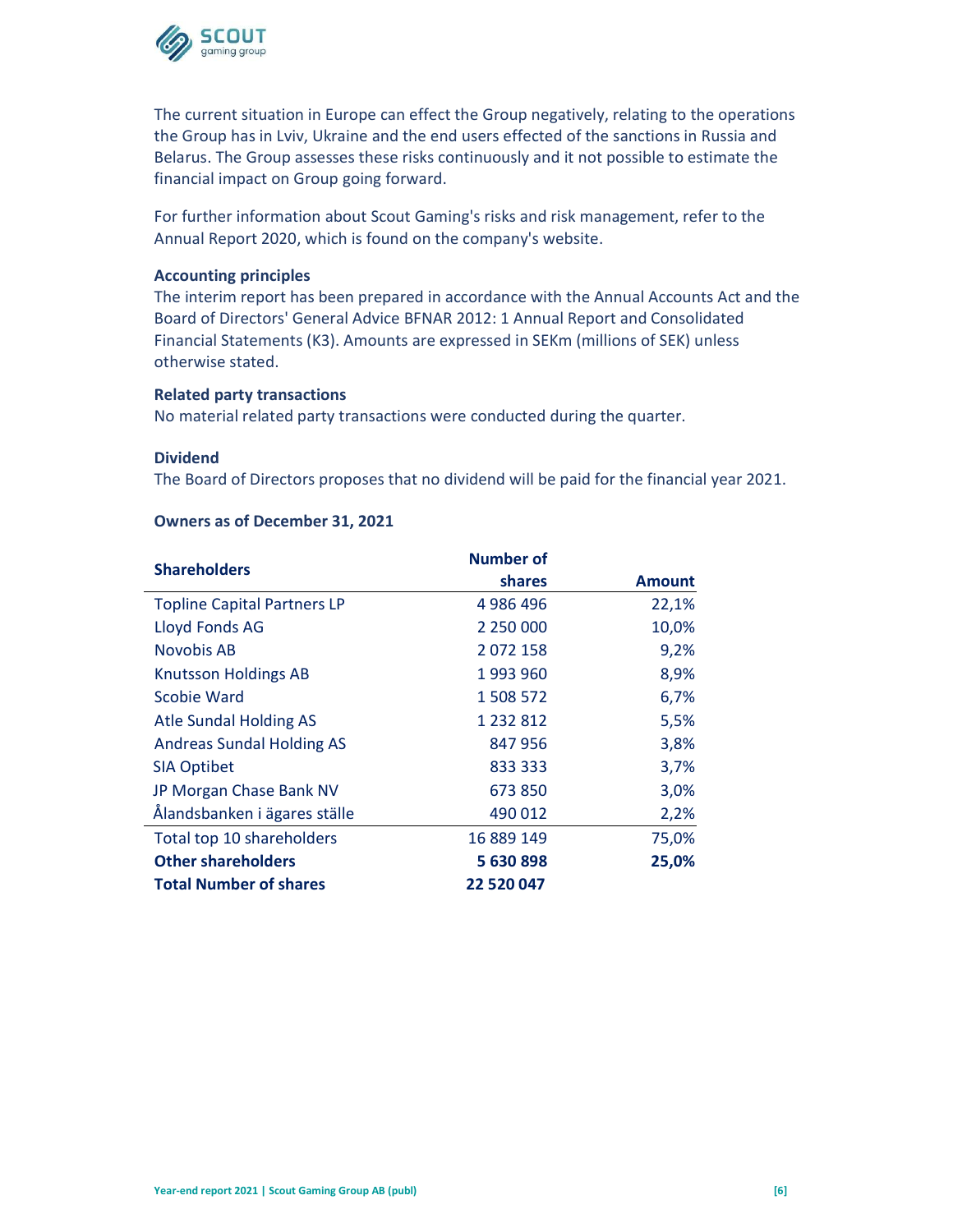

## Calendar

Scout Gaming will publish reports according to the following schedule:

Q1 report: May 25

Q2 report: August 20

Q3 report: November 18

Year-end report 2022: February 25, 2023

The annual report is intended to be published on April 28 and the Annual General Meeting of the Scout Gaming Group is planned to be held on May 25. The annual report will be available on Scout Gaming's website: https://www.scoutgaminggroup.com/investorrelations/financial-reports.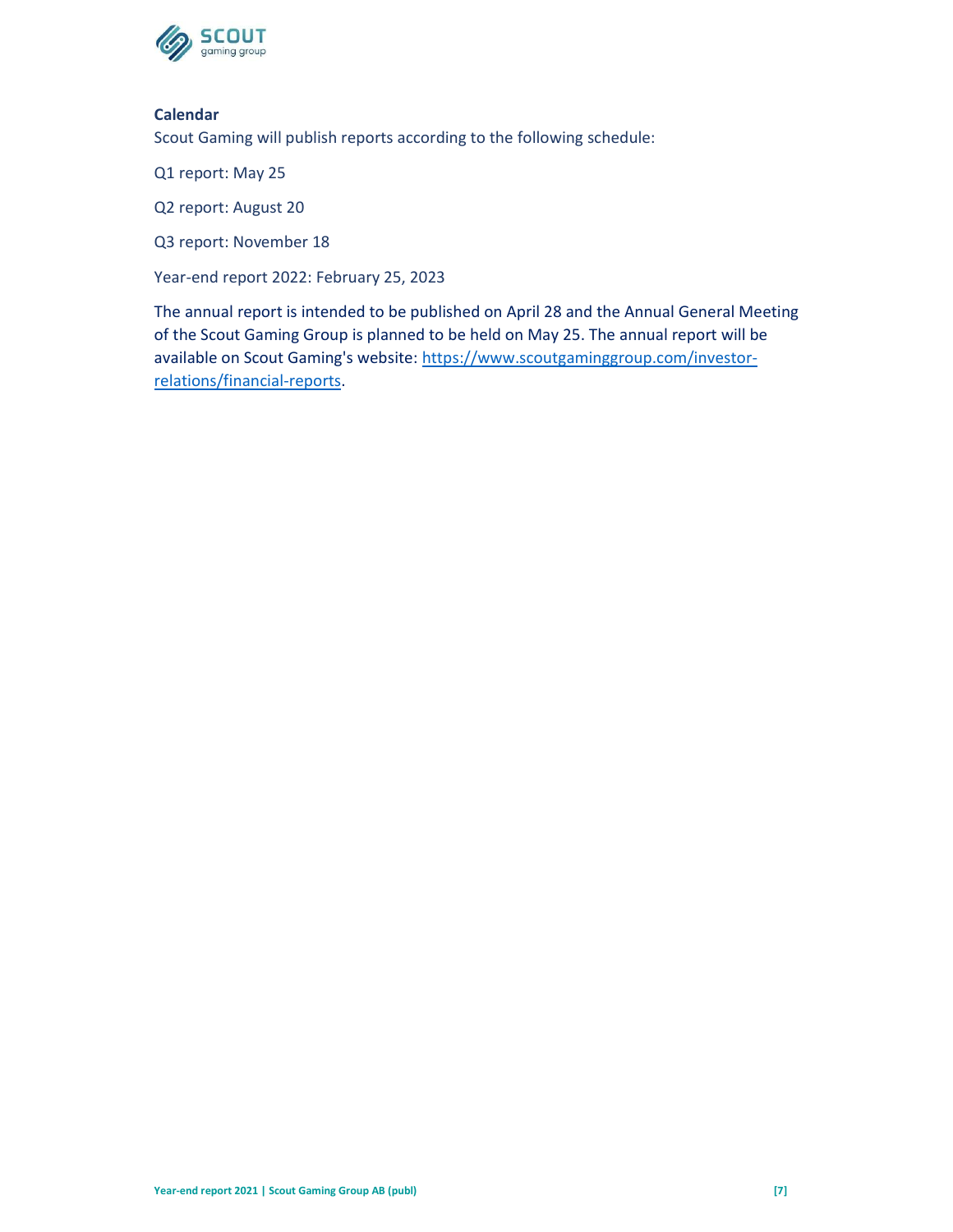

# Consolidated income statement

|                                                     | <b>Okt-Dec</b> | <b>Okt-Dec</b> | Jan-Dec   | Jan-Dec  |
|-----------------------------------------------------|----------------|----------------|-----------|----------|
| <b>Group income statement (kSEK)</b>                | 2021           | 2020           | 2021      | 2020     |
| <b>Revenues</b>                                     | 17 117         | 16943          | 56 632    | 46 897   |
|                                                     |                |                |           |          |
|                                                     |                |                |           |          |
| Personnel expenses                                  | $-13704$       | $-8958$        | -45 737   | $-34755$ |
| Other external expenses                             | $-34285$       | $-13815$       | $-76320$  | $-51345$ |
| Depreciation, amortization and<br>impairment of PPE | $-3054$        | $-2032$        | $-10886$  | $-6597$  |
| <b>Total operating expenses</b>                     | $-51035$       | $-24381$       | $-132943$ | $-92697$ |
| <b>Operating profit/loss</b>                        | $-33918$       | $-7861$        | $-76311$  | -45 800  |
|                                                     |                |                |           |          |
| <b>Financial items</b>                              | $-791$         | $-6054$        | 3 3 9 7   | -8 849   |
| <b>Profit before tax</b>                            | $-34709$       | $-13915$       | $-72913$  | -54 650  |
| Tax                                                 | 0              | 16             | 61        | 65       |
| <b>Profit/loss for the period</b>                   | $-34709$       | $-13899$       | $-72853$  | -54 584  |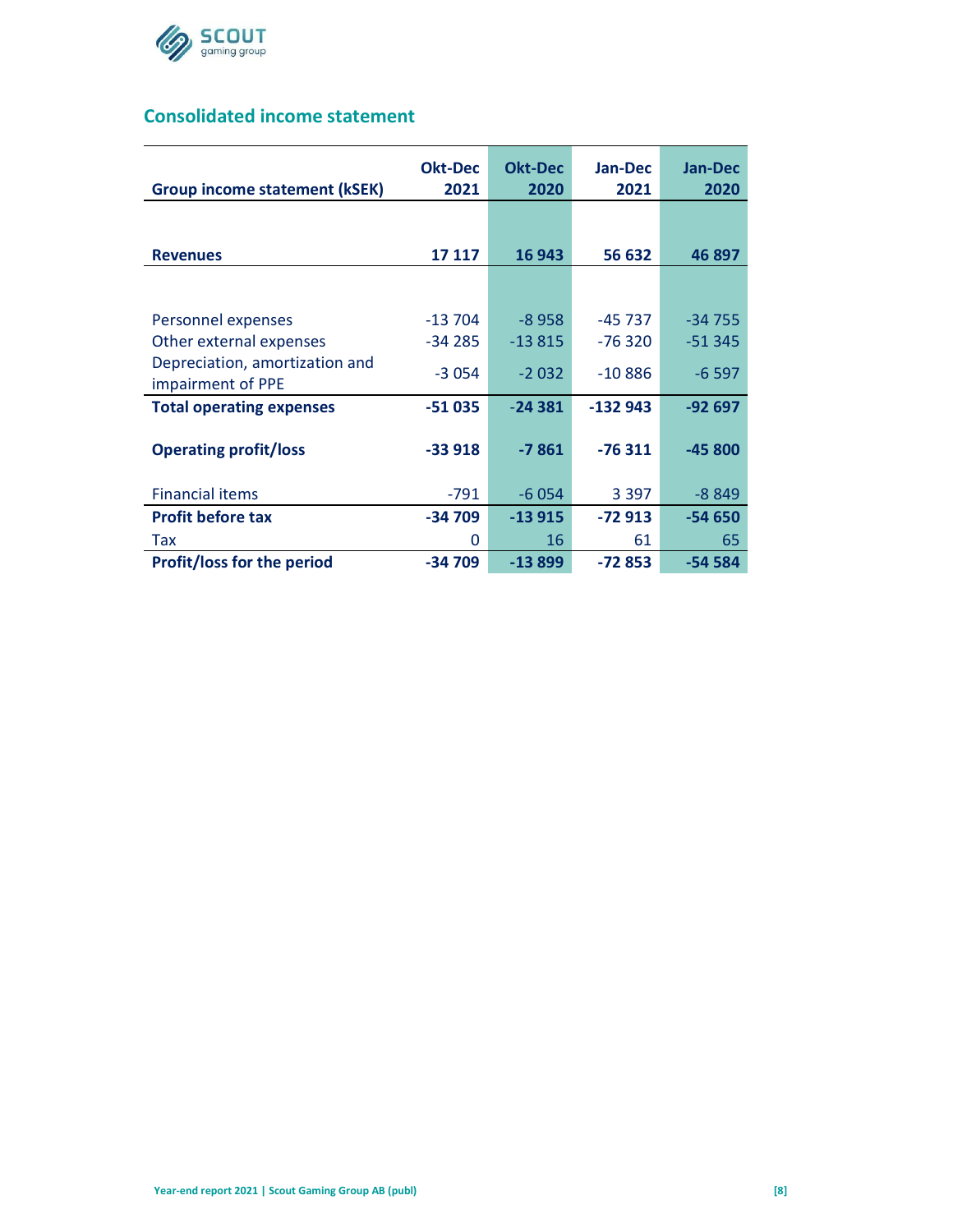

# Consolidated balance sheet

| <b>Group balance sheet (kSEK)</b>                 | 2021-12-31 | 2020-12-31 |
|---------------------------------------------------|------------|------------|
| <b>Assets</b>                                     |            |            |
|                                                   |            |            |
| Intangible assets                                 | 29 603     | 18 6 52    |
| Property, plant and equipment                     | 717        | 764        |
| <b>Financial assets</b>                           | 122        | 7          |
| <b>Total non-current assets</b>                   | 30 442     | 19 4 23    |
|                                                   |            |            |
| Accounts receivables                              | 4838       | 1863       |
| <b>Other receivables</b>                          | 6774       | 7333       |
| Prepaid expenses and accrued income               | 3 0 1 9    | 3862       |
| Short-term investments                            | 116        |            |
| Cash and cash equivalents                         | 49 413     | 73 337     |
| <b>Total current assets</b>                       | 64 160     | 86 394     |
|                                                   |            |            |
| <b>TOTAL ASSETS</b>                               | 94 602     | 105 817    |
|                                                   |            |            |
| <b>Equity and liabilities</b>                     |            |            |
|                                                   |            |            |
| Share capital                                     | 1 1 8 5    | 1081       |
| Other capital contributed                         | 334 776    | 283 135    |
| <b>Reserves</b>                                   | 3619       | 3 0 7 9    |
| Retained earnings including profit for the period | -270 186   | $-197333$  |
| <b>Total equity</b>                               | 69 394     | 89 962     |
|                                                   |            |            |
| Deferred tax liability                            | 9          | 68         |
| <b>Total long-term liabilities</b>                | 9          | 68         |
|                                                   |            |            |
| Accounts payable                                  | 2 2 4 8    | 1855       |
| <b>Currents tax liabilities</b>                   | 54         | 260        |
| <b>Other current liabilities</b>                  | 19886      | 10 959     |
| Accrued expenses and prepaid income               | 3 0 1 1    | 2972       |
| <b>Total short-term liabilities</b>               | 25 199     | 15 787     |
| <b>TOTAL EQUITY AND LIABILITIES</b>               | 94 602     | 105817     |
|                                                   |            |            |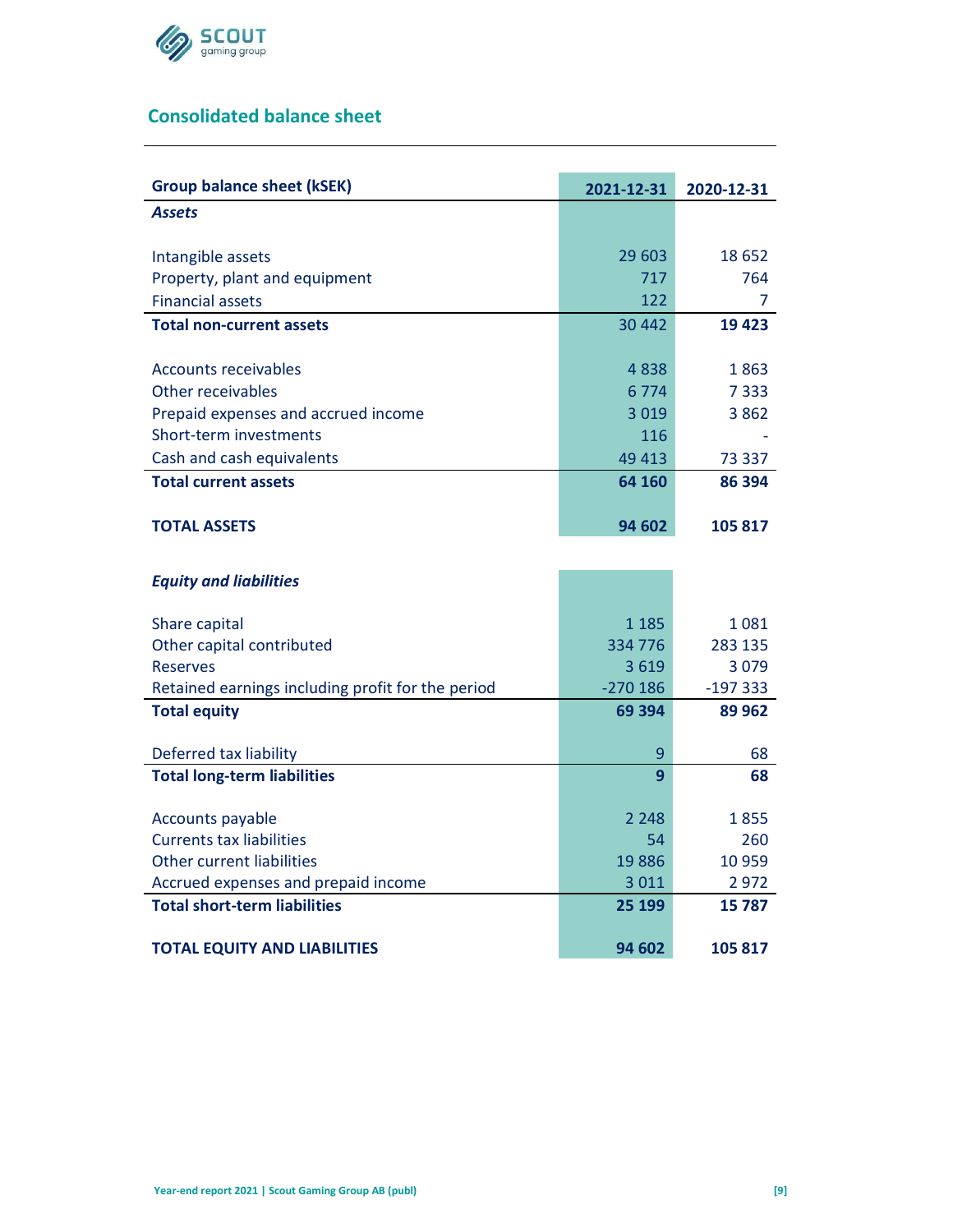

# Changes in equity for the Group

|                              |              | <b>Other</b>        |                 |                 |              |
|------------------------------|--------------|---------------------|-----------------|-----------------|--------------|
|                              | <b>Share</b> | capital             |                 | <b>Retained</b> | <b>Total</b> |
|                              |              | capital contributed | <b>Reserves</b> | earnings        | equity       |
| 2020-01-01                   | 765          | 172 958             | $-1281$         | $-142749$       | 29 694       |
| <b>Rights issue</b>          | 156          | 35 001              |                 |                 | 35 157       |
| <b>Conversion difference</b> |              |                     | $-6510$         |                 | $-6510$      |
| Profit/loss for the period   |              |                     |                 | -9812           | $-9812$      |
| 2020-03-31                   | 921          | 207 959             | $-7791$         | $-152561$       | 48 5 29      |
|                              |              |                     |                 |                 |              |
| 2020-04-01                   | 921          | 207 959             | $-7791$         | $-152561$       | 48 529       |
| <b>Conversion difference</b> |              |                     | 5676            |                 | 5676         |
| Profit/loss for the period   |              |                     |                 | $-17461$        | $-17461$     |
| 2020-06-30                   | 921          | 207 959             | $-2115$         | $-170022$       | 36743        |
|                              |              |                     |                 |                 |              |
|                              |              |                     |                 |                 |              |
| 2020-07-01                   | 921          | 207 959             | $-2115$         | $-170022$       | 36 743       |
| <b>Rights issue</b>          | 160          | 75 292              |                 |                 | 75 452       |
| <b>Conversion difference</b> |              |                     | -763            |                 | -763         |
| Profit/loss for the period   |              |                     |                 | $-13412$        | $-13412$     |
| 2020-09-30                   | 1081         | 283 251             | $-2878$         | $-1834$         | 98 0 20      |
|                              |              |                     |                 |                 |              |
| 2020-10-01                   | 1081         | 283 251             | $-2878$         | $-1834$         | 98 0 20      |
| Rights issue                 |              | 116                 |                 |                 | 116          |
| <b>Conversion difference</b> |              |                     | 5957            |                 | 5957         |
| Profit/loss for the period   |              |                     |                 | $-13899$        | $-13899$     |
| 2020-12-31                   | 1081         | 283 135             | 3078            | $-197333$       | 89 962       |
|                              |              |                     |                 |                 |              |
|                              |              |                     |                 |                 |              |
| 2021-01-01                   | 1081         | 283 135             | 3078            | $-197333$       | 89 962       |
| <b>Conversion difference</b> |              |                     | $-3735$         |                 | $-3735$      |
| Profit/loss for the period   |              |                     |                 | $-9258$         | $-9258$      |
| 2021-03-31                   | 1081         | 283 135             | $-656$          | $-206592$       | 76 968       |
|                              |              |                     |                 |                 |              |
|                              |              |                     |                 |                 |              |
| 2021-04-01                   | 1081         | 283 135             | $-656$          | $-206592$       | 76 968       |
| <b>Conversion difference</b> |              |                     | -63             |                 | $-63$        |
| Profit/loss for the period   |              |                     |                 | $-16953$        | $-16953$     |
| 2021-06-30                   | 1081         | 283 135             | $-719$          | $-223545$       | 60 002       |
|                              |              |                     |                 |                 |              |
| 2021-06-01                   | 1081         | 283 135             | $-719$          | .2235           | 60 002       |
| <b>Rights issue</b>          | 104          | 53 641              |                 |                 | 53 745       |
| Costs for rights issue       |              | $-2000$             |                 |                 | $-2000$      |
| <b>Conversion difference</b> |              |                     | 1820            |                 | 1820         |
| Profit/loss for the period   |              |                     |                 | $-11932$        | $-16953$     |
| 2021-09-30                   | 1 1 8 5      | 334776              | 1 1 5 1         | $-235478$       | 101 635      |
|                              |              |                     |                 |                 |              |
|                              |              |                     |                 |                 |              |
| 2021-10-01                   | 1 1 8 5      | 334 776             | 1 1 5 1         | $-235478$       | 101 635      |
| <b>Conversion difference</b> |              |                     | 2468            |                 | 2 4 6 8      |
| Profit/loss for the period   |              |                     |                 | -34 709         | -34 709      |
| 2020-12-31                   | 1 1 8 5      | 334 776             | 3 6 1 9         | $-270186$       | 69 394       |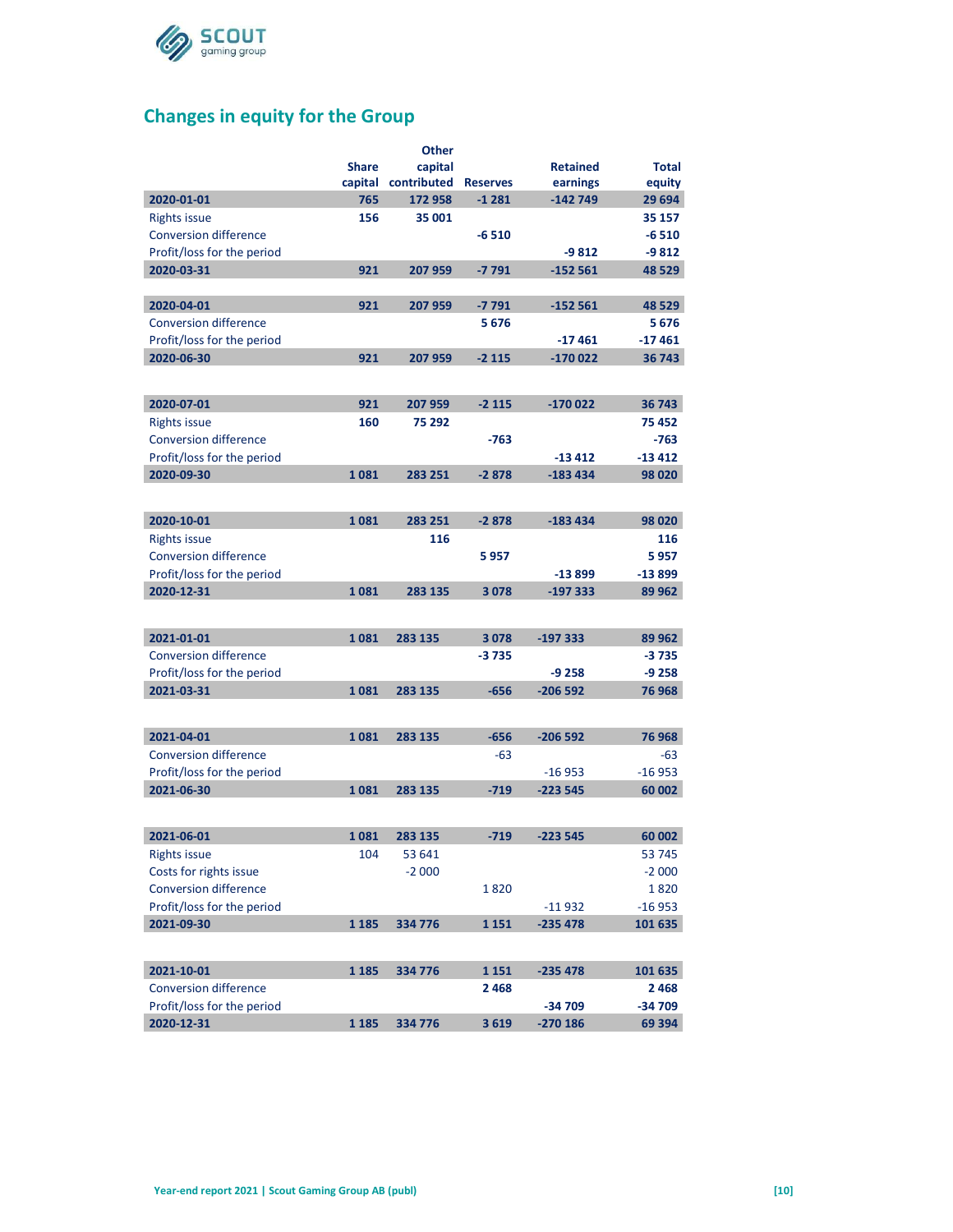

# Consolidated statement of cash flows

| <b>Group (kSEK)</b>                         | <b>Oct-Dec</b><br>2021 | <b>Oct-Dec</b><br>2020 | <b>Jan-Dec</b><br>2021 | <b>Jan-Dec</b><br>2020 |
|---------------------------------------------|------------------------|------------------------|------------------------|------------------------|
| <b>Operating profit</b>                     | $-34709$               | $-13266$               | $-72913$               | $-54584$               |
| Adjustment for items not included in        |                        |                        |                        |                        |
| cash flows:                                 |                        |                        |                        |                        |
| Depreciation, amortization and              |                        |                        |                        |                        |
| impairments                                 | 3 0 4 5                | 2012                   | 10887                  | 6577                   |
| Capital gain                                | 1877                   | 3 0 5 0                | $-3489$                | 2935                   |
| <b>Tax paid</b>                             | $-1$                   | 0                      | 0                      | 0                      |
| <b>Cash flows from operating activities</b> |                        |                        |                        |                        |
| before change in working capital            | $-29636$               | $-8787$                | $-65365$               | $-45072$               |
| Changes in working capital                  | 19671                  | 8 9 9 1                | 8 0 0 3                | 4 4 6 9                |
| <b>Cash flows from operating activities</b> | $-9966$                | 204                    | $-57362$               | $-40603$               |
|                                             |                        |                        |                        |                        |
| Capitalized intangible assets               | $-6967$                | $-7575$                | $-20024$               | $-15524$               |
| Acquisition of intangible assets            | $-79$                  | $-83$                  | $-157$                 | $-175$                 |
| Change in non-current receivables           | $-43$                  | $\overline{0}$         | $-112$                 | $\Omega$               |
| <b>Cash flows from investing activities</b> | $-7089$                | $-7658$                | $-20293$               | $-15699$               |
|                                             |                        |                        |                        |                        |
| Rights issue, after transaction costs       |                        | $-116$                 | 51745                  | 110 493                |
| <b>Cash flows from financing activities</b> | ۰                      | $-116$                 | 51 745                 | 110 493                |
|                                             |                        |                        |                        |                        |
| Cash flow for the period                    | $-17054$               | $-7570$                | $-25909$               | 54 191                 |
| Cash and cash equivalents at start of       |                        |                        |                        |                        |
| period                                      | 66 774                 | 81 659                 | 73 337                 | 21 4 7 3               |
| Exchange rate differences                   | $-191$                 | $-752$                 | 2 1 0 1                | $-2327$                |
| Cash and cash equivalents at end of         |                        |                        |                        |                        |
| period                                      | 49 5 29                | 73 337                 | 49 529                 | 73 337                 |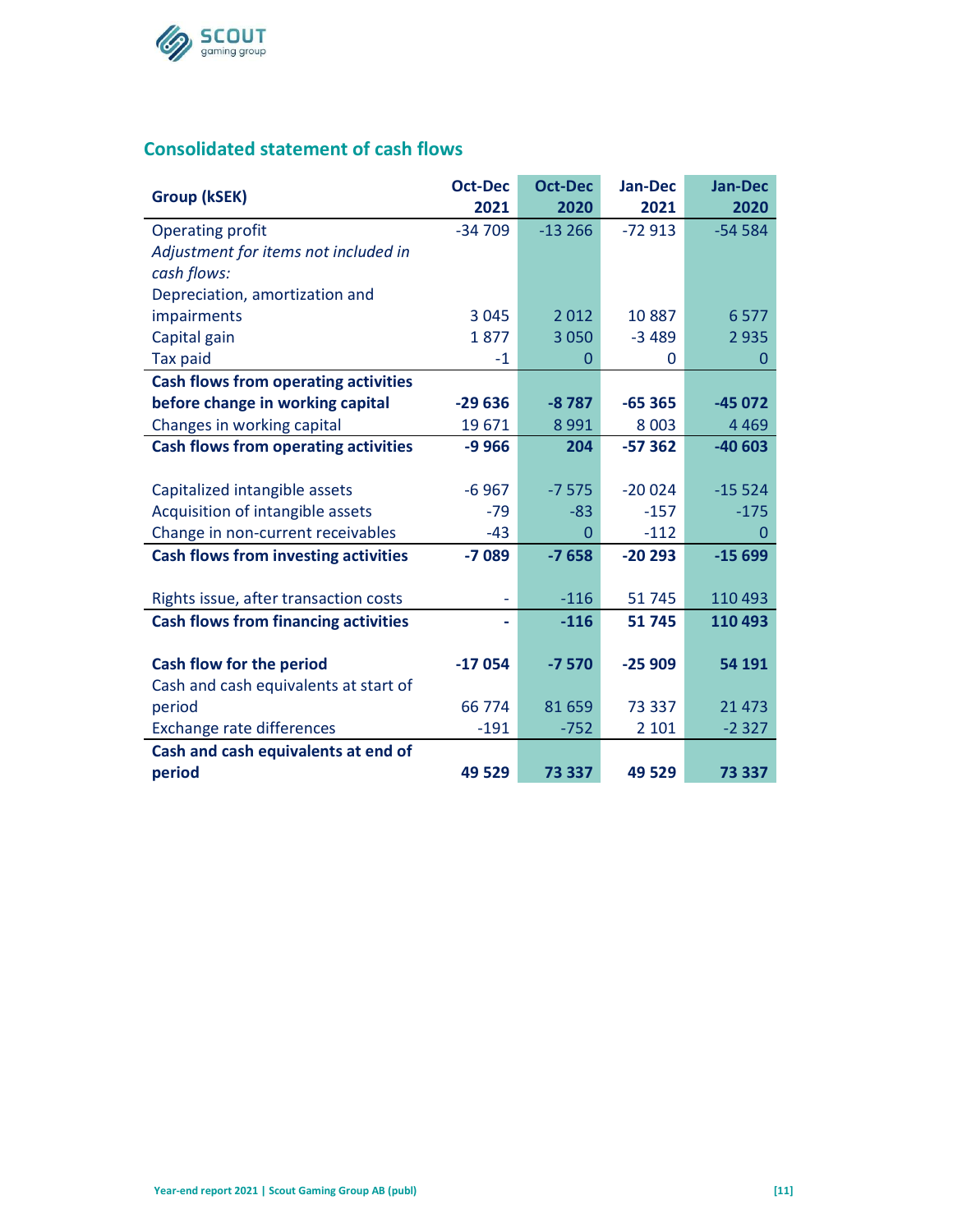

# Parent Company Income Statement

| <b>Parent company income</b><br>statement (kSEK) | <b>Okt-Dec</b><br>2021 | Okt-dec<br>2020 | Helår<br>2021 | <b>Helår</b><br>2020 |
|--------------------------------------------------|------------------------|-----------------|---------------|----------------------|
| <b>Total revenue</b>                             | 383                    | $-1360$         | 914           | 1401                 |
|                                                  |                        |                 |               |                      |
| Personnel expenses                               | $-1943$                | $-1908$         | $-6720$       | $-6264$              |
| Other external expenses                          | $-715$                 | $-526$          | $-4293$       | $-2783$              |
| Depreciation, amortization                       |                        |                 |               |                      |
| and impairment of PPE                            | -3                     | $-25$           | $-11$         | $-47$                |
| <b>Total expenses</b>                            | $-2666$                | $-2459$         | $-11024$      | $-9094$              |
|                                                  |                        |                 |               |                      |
| <b>Operating profit/loss</b>                     | $-2283$                | $-3819$         | $-10110$      | $-7693$              |
|                                                  |                        |                 |               |                      |
| <b>Financial items</b>                           | 9 0 03                 | 2 5 5 6         | 8999          | 7 508                |
| <b>Profit before tax</b>                         | 6720                   | $-1263$         | $-1111$       | $-184$               |
|                                                  |                        |                 |               |                      |
| <b>Net result</b>                                | 6 720                  | -1 263          | -1 111        | -184                 |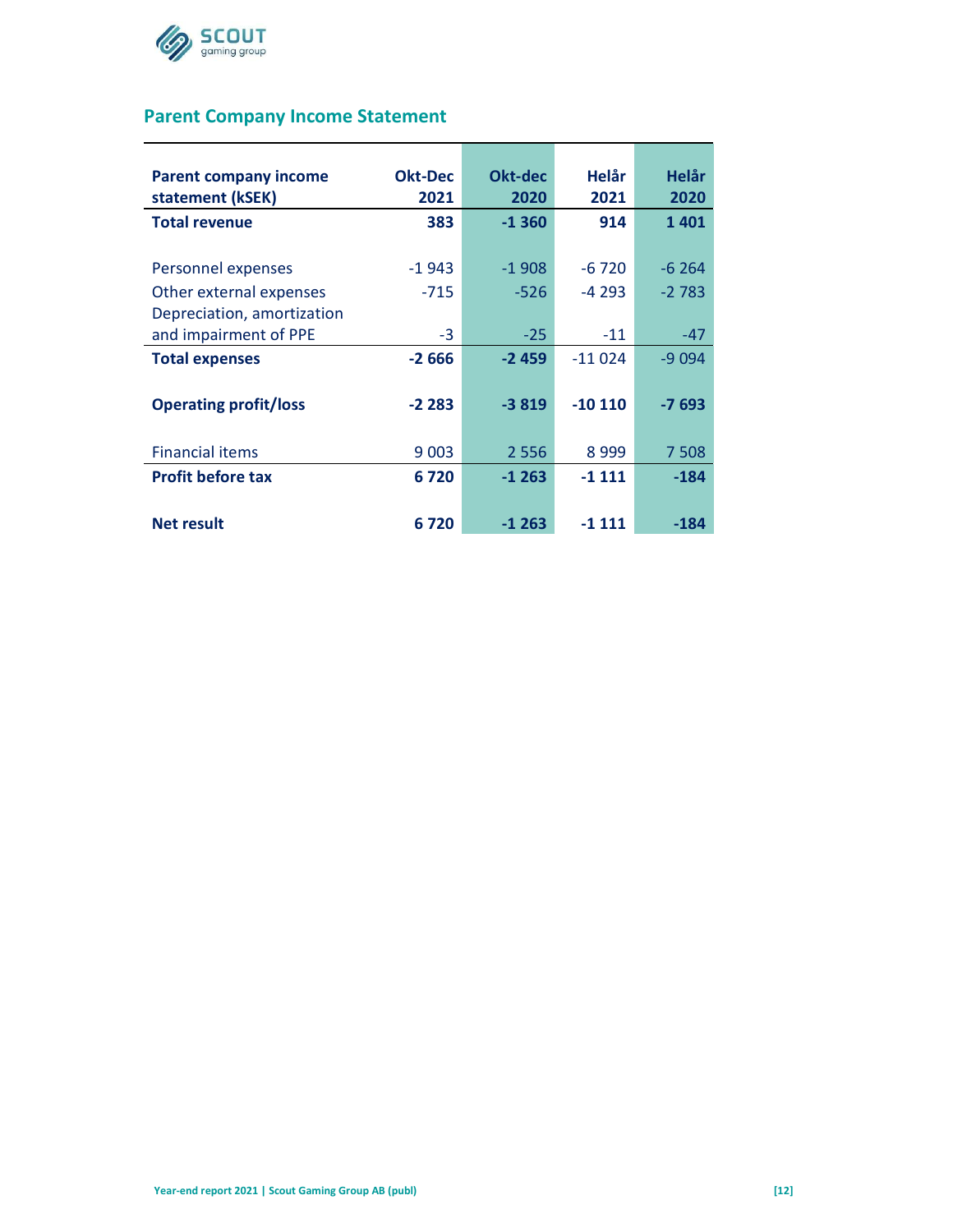

# Parent Company Balance Sheet

|                                                | 2021-12-31 | 2020-12-31 |
|------------------------------------------------|------------|------------|
| <b>Assets</b>                                  |            |            |
| Property, plant and equipment                  | 19         | 30         |
| Intercompany receivables                       |            | 207 394    |
| <b>Financial assets</b>                        | 253 181    | 1 1 1 5    |
| <b>Total non-current assets</b>                | 253 057    | 208 539    |
| Other receivables                              | 396        | 0          |
| Prepaid expenses and accrued income            | 154        | 103        |
| Cash and cash equivalents                      | 21 241     | 15 709     |
| <b>Total current assets</b>                    | 21 791     | 15 812     |
| <b>TOTAL ASSETS</b>                            | 274 848    | 224 351    |
|                                                |            |            |
| <b>Equity and liabilities</b>                  |            |            |
| Share capital                                  | 1 1 8 5    | 1081       |
| Other contributed capital                      | 290 819    | 239 180    |
| Retained earnings including profit from period | $-20075$   | $-18966$   |
| <b>Total equity</b>                            | 271929     | 221 294    |
| <b>Accounts payable</b>                        | 216        | 200        |
| <b>Tax liabilities</b>                         |            | 260        |
| Other short-term liabilities                   | 1 3 3 5    | 1644       |
| Accrued expenses and prepaid income            | 1 3 6 8    | 954        |
| <b>Total short-term liabilities</b>            | 2919       | 3057       |
| <b>TOTAL EQUITY AND LIABILITIES</b>            | 274 848    | 224 351    |

 $\mathcal{L}_{\text{max}}$  and  $\mathcal{L}_{\text{max}}$  . The set of  $\mathcal{L}_{\text{max}}$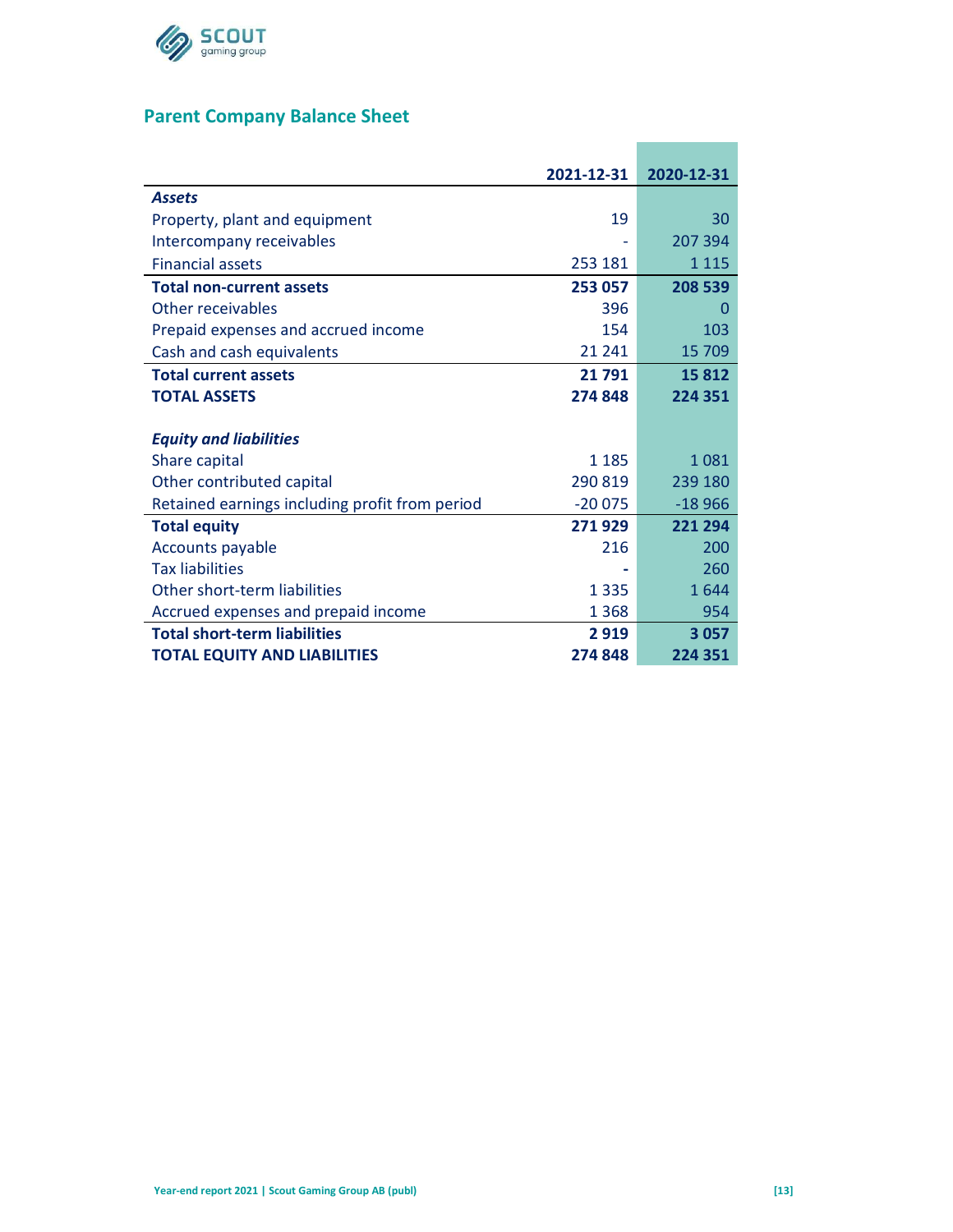

#### Review

This year-end report has not been subject to review by the company's auditors. The Board of Directors and the CEO assure that the interim report provides a true and fair view of the parent company's and the Group's operations, position and results and describes the significant risks and uncertainties that the parent company and the companies that are part of the Group face.

## BOARD OF DIRECTORS AND PRESIDENT'S ASSURANCE

The Board of Directors assures that the interim report for the fourth quarter gives a fair overview of the Parent Company's and Group's operations, position and result of operations, and describes the significant risks and uncertainties facing the Parent Company and the companies included in the Group.

Stockholm, March 11 2022

Anders Enochsson, Chairman Hans Isoz, Director

Carla Maree Vella, Director **Fredrik Rüden, Director** Fredrik Rüden, Director

Jonathan Pettemerides, Director Andreas Ternström, CEO

For additional information please contact CFO & IR, Niklas Jönsson, +46 725 49 41 73, niklas.jonsson@scoutgaminggroup.com.

Scout Gaming Group AB (publ) Frösundaviks Alle 15 169 03 SOLNA Registrationnummer: 559119-1316 Webb: www.scoutgaminggroup.com.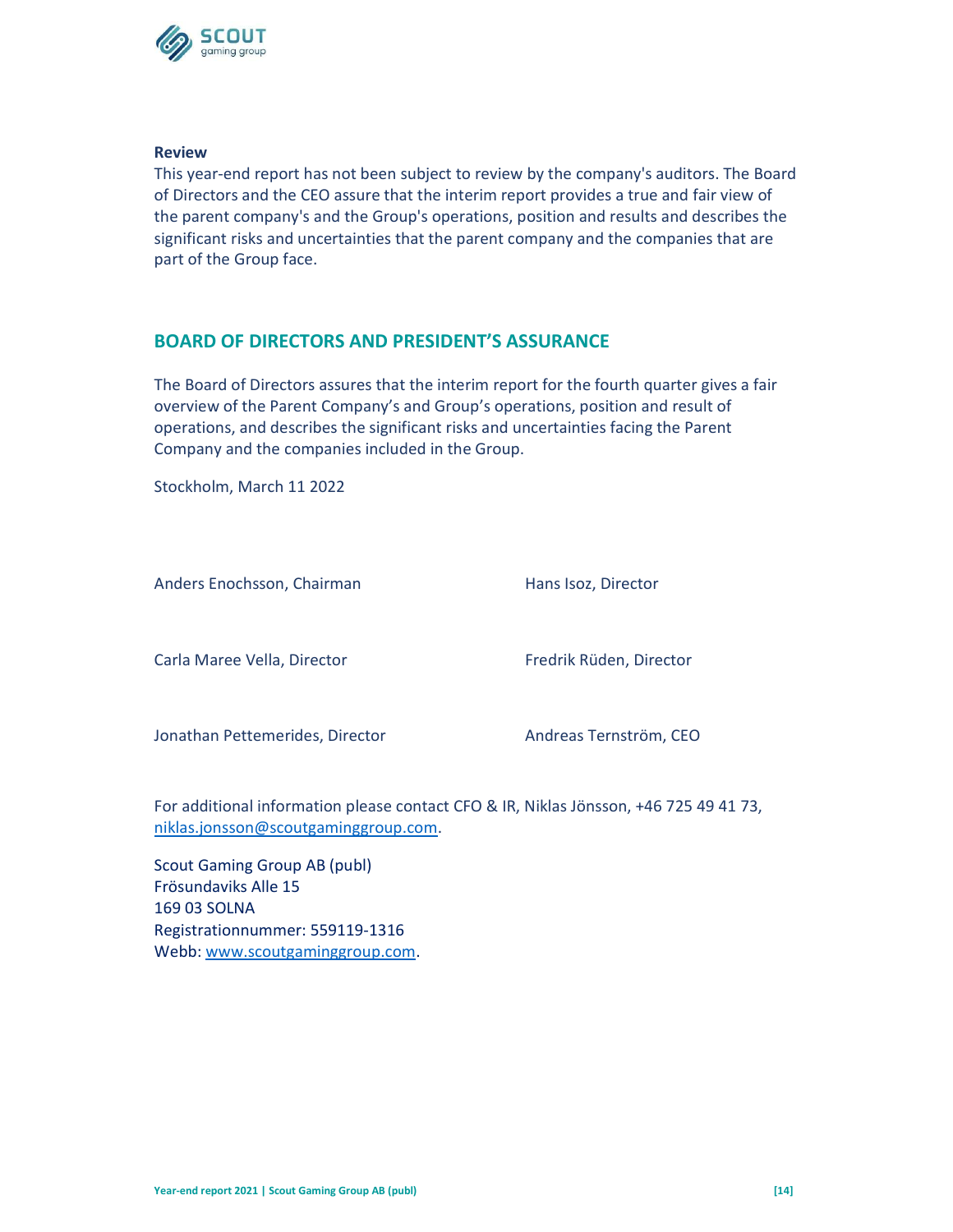

## Information about Nasdaq First North Growth Market

Nasdaq First North Growth Market ("First North") is an alternative marketplace operated by the constituent exchanges of Nasdaq Stockholm. It does not have the same legal status as a regulated marketplace. Companies quoted on First North are subject to First North's rules, rather than the legal requirements set for trading on a regulated marketplace. An investment in a company trading on First North implies higher risk than one in a listed company. Companies must apply to the exchange and gain approval before trading on First North can commence. A Certified Adviser guides the company through the listing process and also ensures that the company continuously satisfies First North's standards. Redeye AB is Scout Gaming's Certified Adviser. Contact details: Certifiedadviser@redeye.se, +46 (0)8 121 576 90.

## **Definitions**

Revenue - Revenue for the current period.

Revenue growth - Revenue for the current period through Revenue for the same period last year.

EBITDA - Operating profit before depreciation and amortization.

EBITDA margin - EBITDA as a percentage of Revenue

Operating profit - Consolidated operating profit for the period.

Operating margin - Group operating profit as a percentage of revenue.

Number of shares at the end of the period - The number of shares outstanding at the end of the period.

Average number of shares - Opening number of shares for the period added with outstanding number of shares divided by 2.

Number of employees at the end of the period - Number of employees in the Group at the end of the period, including contract employees in Ukraine.

Earnings per share - Profit after tax divided by the average number of shares during the period.

Equity per share - Equity divided by the number of outstanding shares during the period.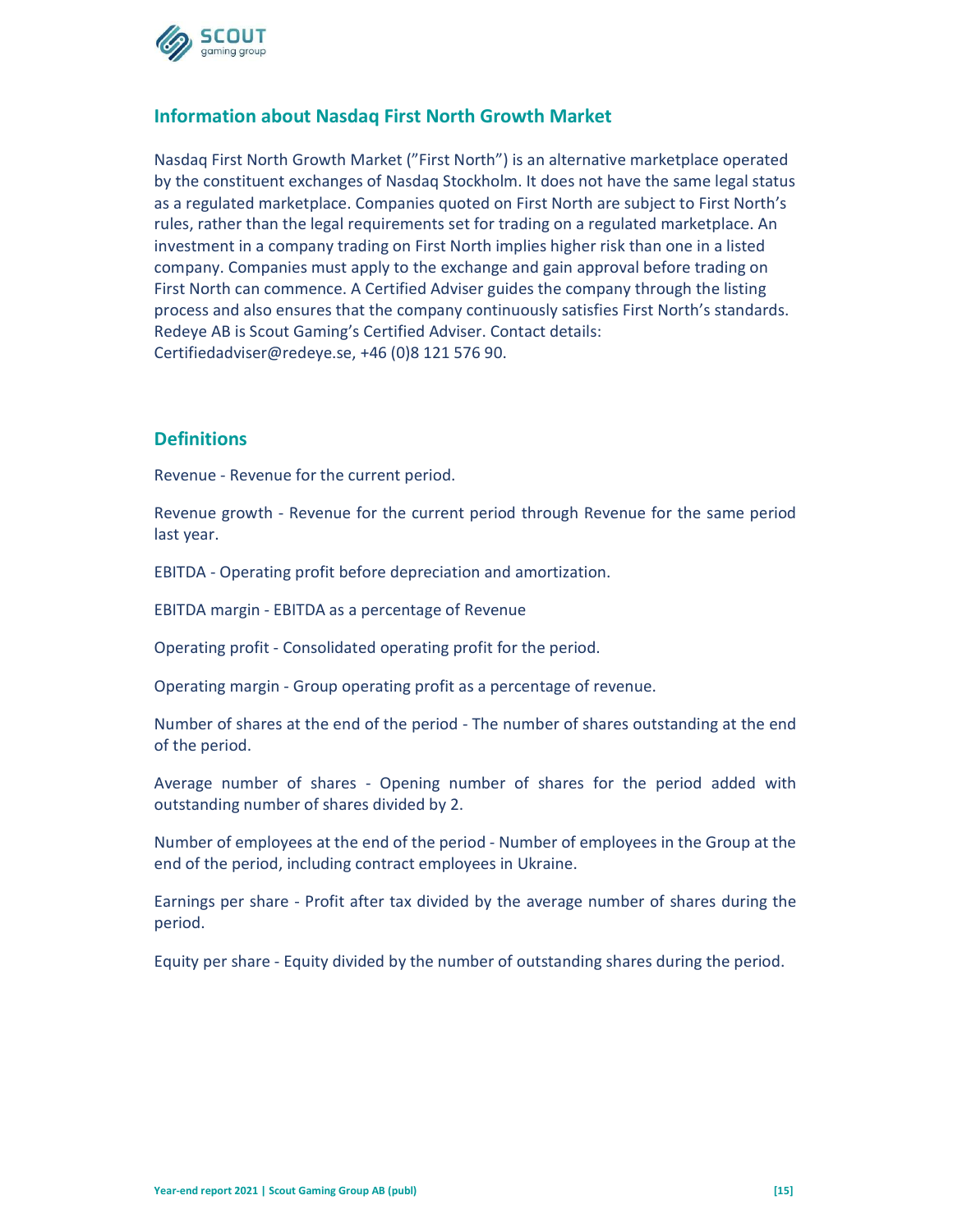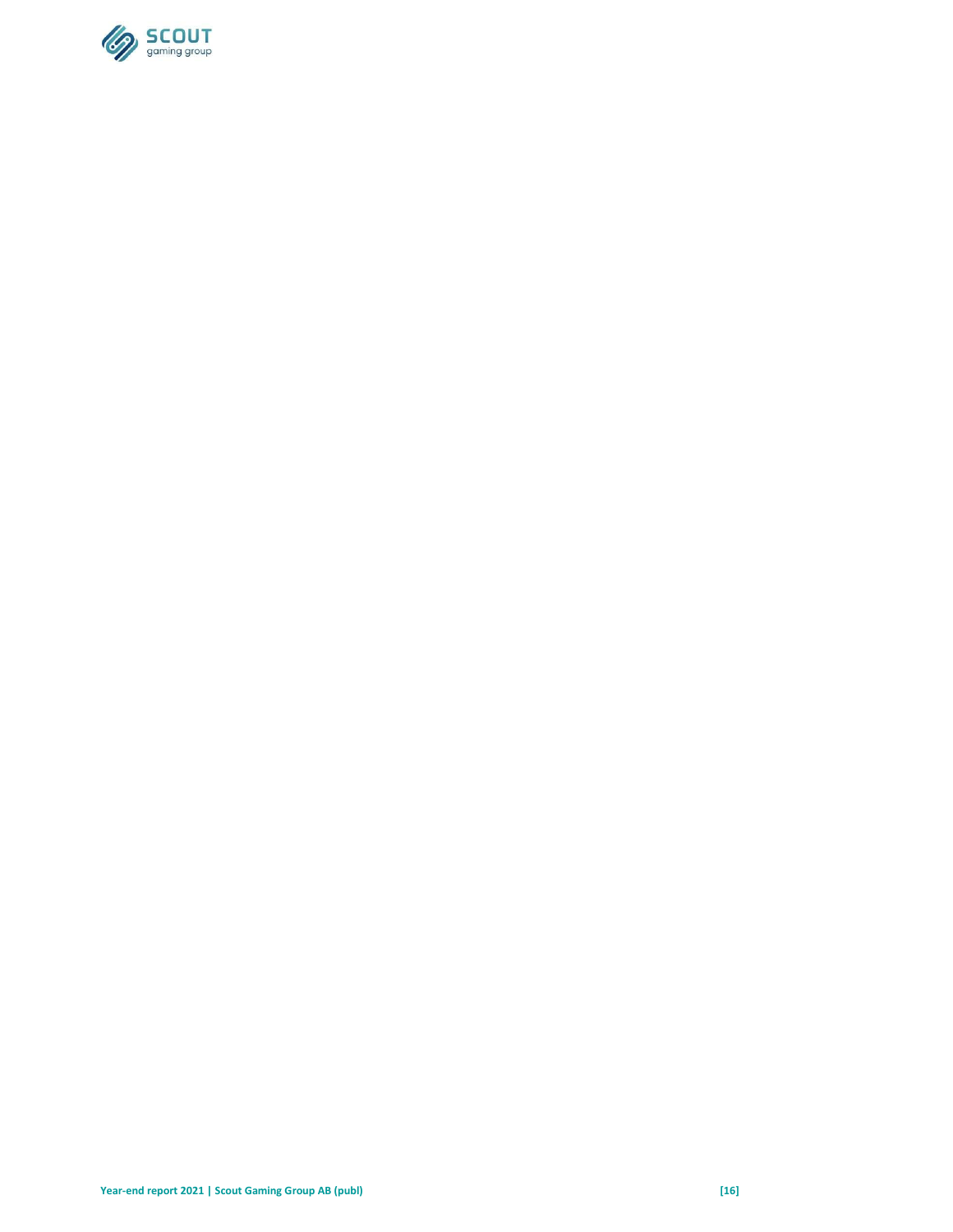

Year-end report 2021 | Scout Gaming Group AB (publ) [17]